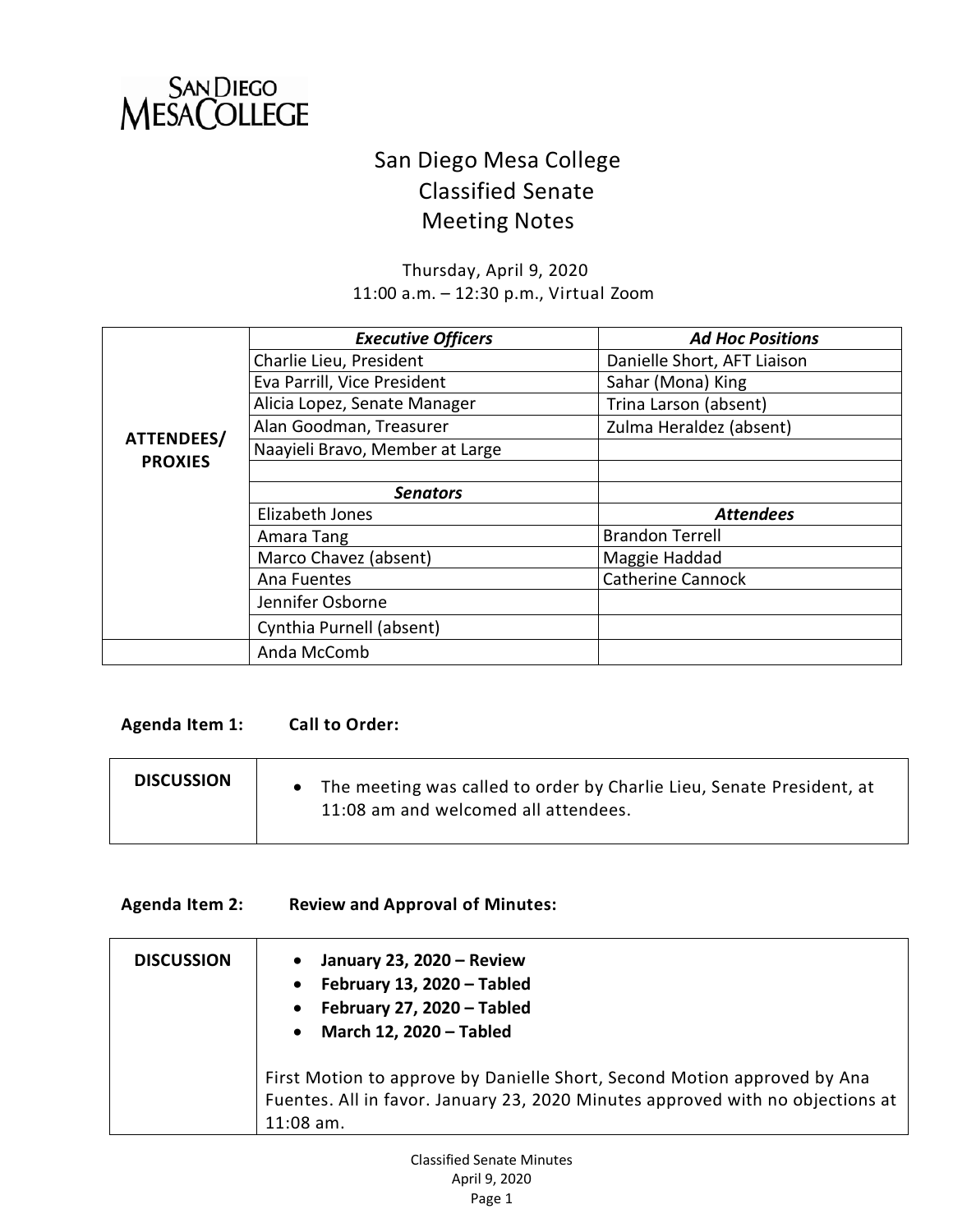| <b>ACTION ITEMS</b> | PERSON RESPONSIBLE   DEADLINE |     |
|---------------------|-------------------------------|-----|
| upload minutes      | Alicia                        | n/a |

## **Agenda Item 3: Welcome/Introductions:**

**Agenda Item 4: Executive Board & Senator Reports:** 

| <b>DISCUSSION</b> | The meeting was called to order by Charlie Lieu, Senate President, at 11:08<br>am and all wished Happy Birthday to April Birthdays - Amara Tang. |
|-------------------|--------------------------------------------------------------------------------------------------------------------------------------------------|
|                   |                                                                                                                                                  |

| <b>DISCUSSION</b> | a) President-Charlie Lieu                                                                                                                                                                                                                                                                                                                                                                                                                                                                                                                                                                                                                                                                                                                                                                                                                                                                                           |
|-------------------|---------------------------------------------------------------------------------------------------------------------------------------------------------------------------------------------------------------------------------------------------------------------------------------------------------------------------------------------------------------------------------------------------------------------------------------------------------------------------------------------------------------------------------------------------------------------------------------------------------------------------------------------------------------------------------------------------------------------------------------------------------------------------------------------------------------------------------------------------------------------------------------------------------------------|
|                   | 4/07 PCAB Recap- All classes have been transitioned to online at a<br>fast speed. The LOFT team was recognized for their work in<br>completing a challenging task in a short timeframe.<br>o There was also a special recognition given to the Mesa Tech<br>team and Facilities crew. Thanks to Mesa Tech for getting<br>163 laptops to students and 123 laptops to faculty and staff.<br>A technology request form is for students is available on the<br>COVID 19 website.<br>o Recognition was given to Student Online Tutoring for<br>transitioning all tutoring online.<br>○ Scheduling for summer is being worked on for only online                                                                                                                                                                                                                                                                          |
|                   | classes.<br>o Student Services-Online resource website is now available<br>for all remote student services and an email will be out soon.<br>o COVID-19 Emergency Relief Fund included contributions<br>from AS, Foundation, and Mesa donors. About 50-60k total<br>funds raised so far and 2,051 student applications submitted.<br>Students may apply for a \$150 grant and the process for<br>selection is based on a lottery process. Applications are<br>reviewed, entered to lottery, drawn from the lottery, and<br>issued a check. Students not selected will get added back to<br>the lottery pot, which is rolled out weekly.<br>o Student Services Issued EW (Excused Withdrawal)- this is<br>available as a response to COVID-19 if they drop or withdraw<br>between 3/9-5/8. Students must check with financial aid<br>before dropping a course. Refunds for EWs will be processed<br>between 3/9-5/8. |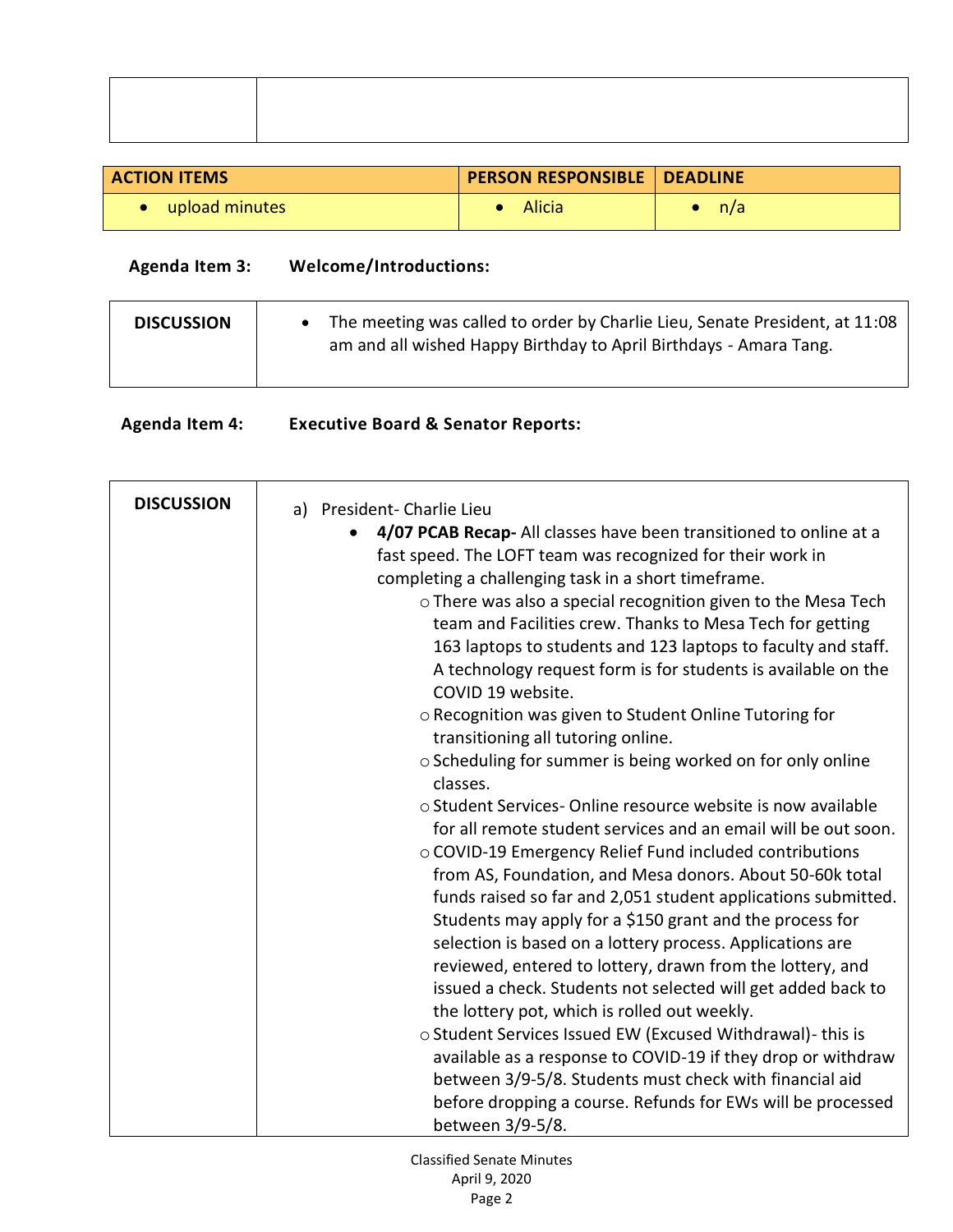| o Commencement is cancelled as well as the Scholarship         |
|----------------------------------------------------------------|
| Banquet. Other virtual options are being explored to honor     |
| all for their achievements and are working closely with Office |
| of Communications.                                             |

- **4/08 DGC Recap-** State Budget and Federal Stimulus Funding was discussed at DGC. Higher education allocation amounts are based on pell grant levels.
	- o State Budget was will be received by the district sometime in May in the amount of 14 million. Half will go to students and half to discretionary items, no guidelines provided yet. The budget for next year is on hold. Danielle Short, AFT Liaison, commented to expect significantly reduced budget/and no COLA increase. Charlie then added that we do not know our budget for next year and federal income tax has been delayed which plays a role in our funding.
	- o Enrollment-expect a surge in enrollment in coming months but now getting less resources on budget. District is aware and doing its best to navigate all.

**Questions were brought up about campus and remote work updates.** Brandon Terrell mentioned that staff can get remaining items needed by working with your supervisor and dean. Danielle Short mentioned that now would be the best time to work with supervisor about getting materials such as ergonomic items one has on campus to take home that will help make you more comfortable to work from home. Danielle expressed to all "do your best to work from home within your work hours schedule but expectation is not the normal business items while we are in this transition." She expressed that if any issue come up to speak to her or Jim, AFT.

- **Equity-Minded Student Services in the Online Environment Recap-**Several Mesa community members attended a webinar by Dr. Frank Harris III and Dr. J Luke Wood. Subject matter experts shared advice on being equity minded in the COVID-19 context such as providing digital equity for students to be part of a learning environment. The practice is to look at the challenge and support model and be aware that intensities of issues before the pandemic have compounded even more as a result of the pandemic. We must create a virtual student success environment more now as that is our only means to connect. We must be responsive and work with our instructional colleagues to support success of students while being mindful of 4 salient issues: digital access, basic needs insecurities, access to campus resources, and balancing conflicting demands of home and school.
- b) Vice President- Eva Parrill
	- **4/6 Academic Senate Recap – (Tabled)**
	- **Classified Senate Scholarship Update –** Parrill shared that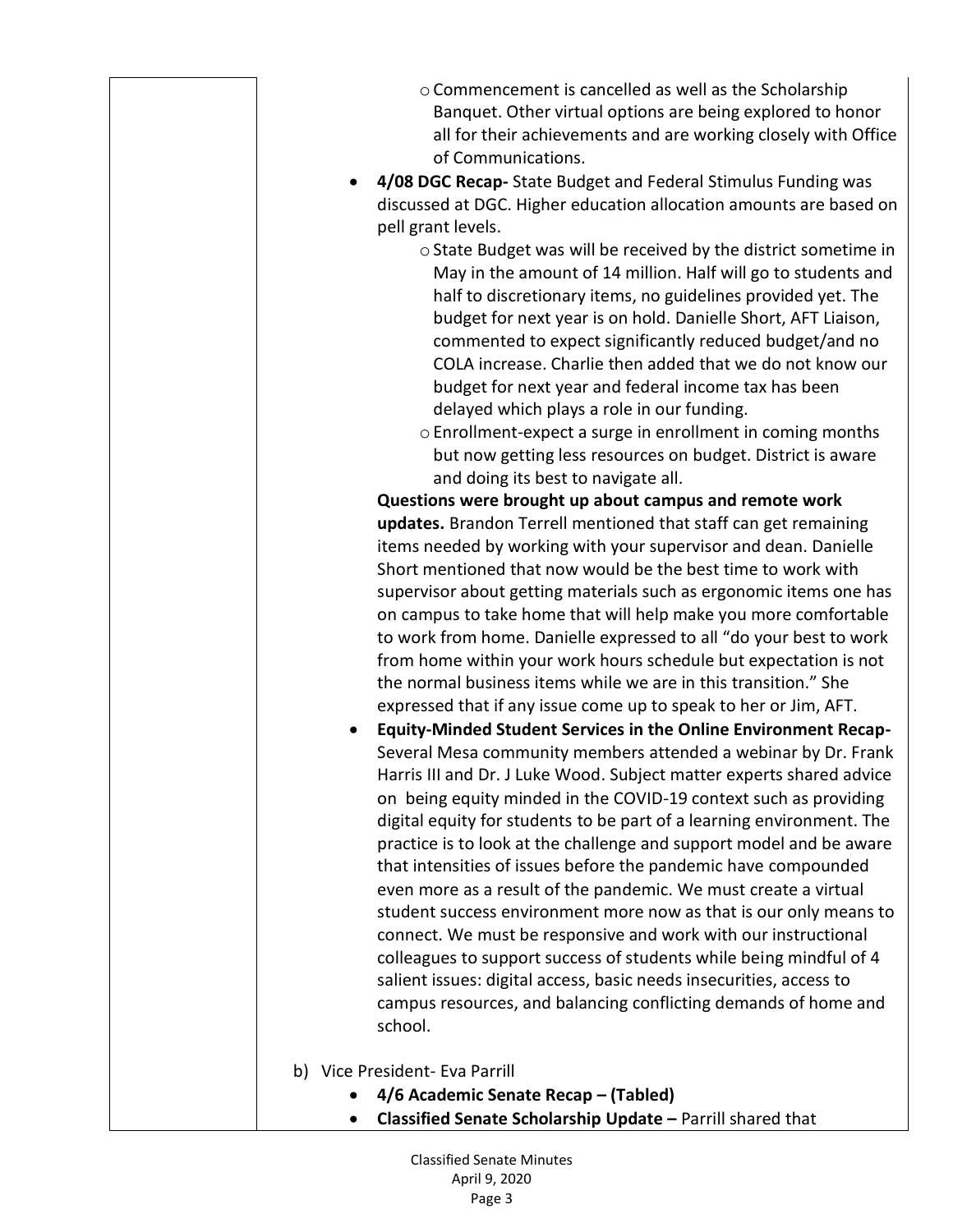scholarship was awarded to four individuals, 2 full-time and 2 parttime. Recipient names are Amy Bettinger, Alan Goodman, Chuc Le, and Luiza Catharina Barreto Rodrigues. There were 23 applicants in total.

- c) Senate Manager- Alicia Lopez
	- Career support is being offered to students with unemployment assistance. Students may schedule a career counseling appointment at the Career Center and receive support with unemployment.
- d) Treasurer- Alan Goodman
	- **4/8 District Budget and Planning Recap –** No updates on our budget. Can't get checks for the mail yet will provide more updates at later date.
		- o District Budget Council and planning- 14.6 billion stimulus check just for colleges. 2020-2021 COLA is slim to none because things are going to get tight with the budget. Retirement incentives were provided and if an incentive was taken for a temporary or permanent position then it is a possibility that the position will not be rehired/may be gone forever. Danielle Short, AFT Liaison, commented that SERP only helps the district save money if a position does not get filled to avoid a worse result.
- e) Member at Large- Naayieli Bravo
	- No report
- f) Senator Reports
	- Admissions- Elizabeth Jones shared that priority registration begins May 4<sup>th</sup>. Open registration begins May 18<sup>th</sup>. Amara Tang shared that Career Center Career Ambassador Program is restructuring as a response to COVID-19 to support remote services with online peerto-peer resume and cover letter assistance. The Transfer, Career, and Evaluations Office is piloting a ChatBot online support on the website for all three areas.
- g) Ad-hoc Reports
	- No Report
- h) AFT Liaison Report- Danielle Short, JD
	- Jim Mahler sent out an email about current working proposal, negotiations will begin, and suggests for people to look through it. She mentioned that an added incentive for extra work such as outside projects and outside duties is being discussed for the current working proposal. Des will be presenting in the future on unemployment and student loan reliefs.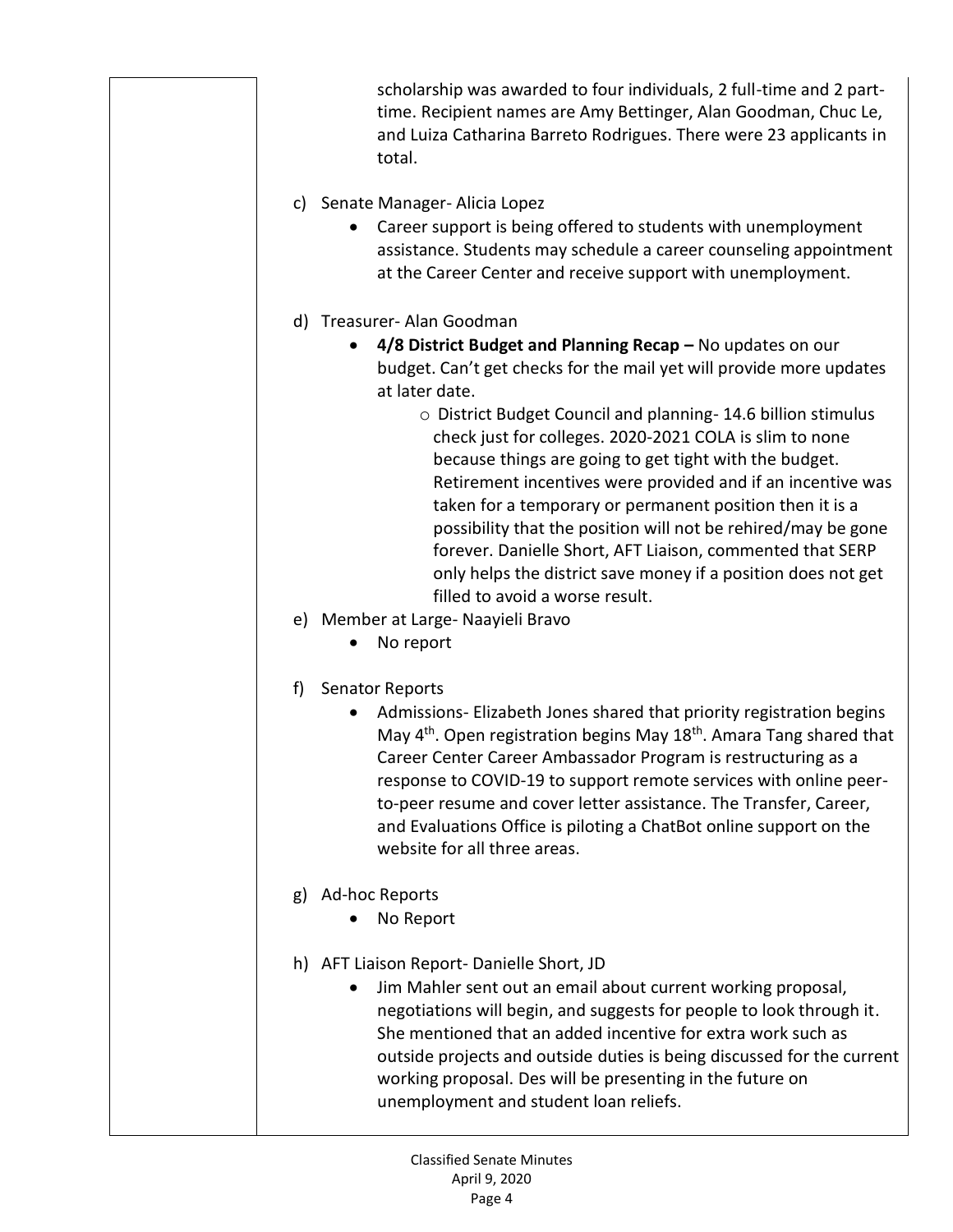| <b>ACTION ITEMS</b> | <b>PERSON RESPONSIBLE</b> | <b>I</b> DEADLINE |
|---------------------|---------------------------|-------------------|
| n/a                 | n/a                       | n/a               |

| <b>Agenda Item 5:</b> | <b>Committee &amp; Department Reports</b>                                                                                                                                                                                                                                                                                                                                                                                                                                                                                                                   |  |
|-----------------------|-------------------------------------------------------------------------------------------------------------------------------------------------------------------------------------------------------------------------------------------------------------------------------------------------------------------------------------------------------------------------------------------------------------------------------------------------------------------------------------------------------------------------------------------------------------|--|
| <b>DISCUSSION</b>     | a) Professional Development (Parrill)<br><b>ClassiCon-</b> Parrill shared committee is moving forward with virtual<br>offerings for ClassiCon.<br>Badge Program- this is available through the LOFT for all classified<br>$\bullet$<br>professionals looking to learn more.                                                                                                                                                                                                                                                                                 |  |
|                       | b) Mesa Pathways (Lieu)<br>4/8/2020 Mesa Pathways Recap - Charlie Lieu shared that<br>$\bullet$<br>committee leads discussed key areas to tackle on course mapping<br>and potentially putting a pause on all workgroups for when we<br>return to campus. They are putting together a discussion plan for<br>the 3 weeks before the fall semester.<br><b>Student Equity (Aleman)</b><br>C)<br><b>COVID-19 Emergency Relief Fund Application Process-Applications</b><br>$\bullet$<br>are being reviewed. Encourage all students who may benefit to<br>apply. |  |

| Agenda Item 6:    | <b>Activity Reports/Updates/Activities</b>                                                                                                       |
|-------------------|--------------------------------------------------------------------------------------------------------------------------------------------------|
| <b>DISCUSSION</b> | Mesa COVID-19 Update and Resources site<br>a)<br>b) Student Services Online Resources Hub<br>c) Classified Leadership Institute Conference (TBD) |

| <b>ACTION ITEMS</b> | <b>PERSON RESPONSIBLE</b> | <b>DEADLINE</b> |
|---------------------|---------------------------|-----------------|
| n/a                 | n/a                       | n/a             |

**Agenda Item 7: New Business**

| <b>DISCUSSION</b> | a) Mesa COVID-19 Emergency Fund for Students (Lieu)-Idea of           |
|-------------------|-----------------------------------------------------------------------|
|                   | sending a virtual card or printed picture similar to a postcard to be |
|                   | sent in the mail or virtually as a fun gesture to the campus          |
|                   | community to support the emergency fund.                              |
|                   | b) Union Member Relief Program - Worker Hunger Relief Program-        |
|                   | COVID 19 Response                                                     |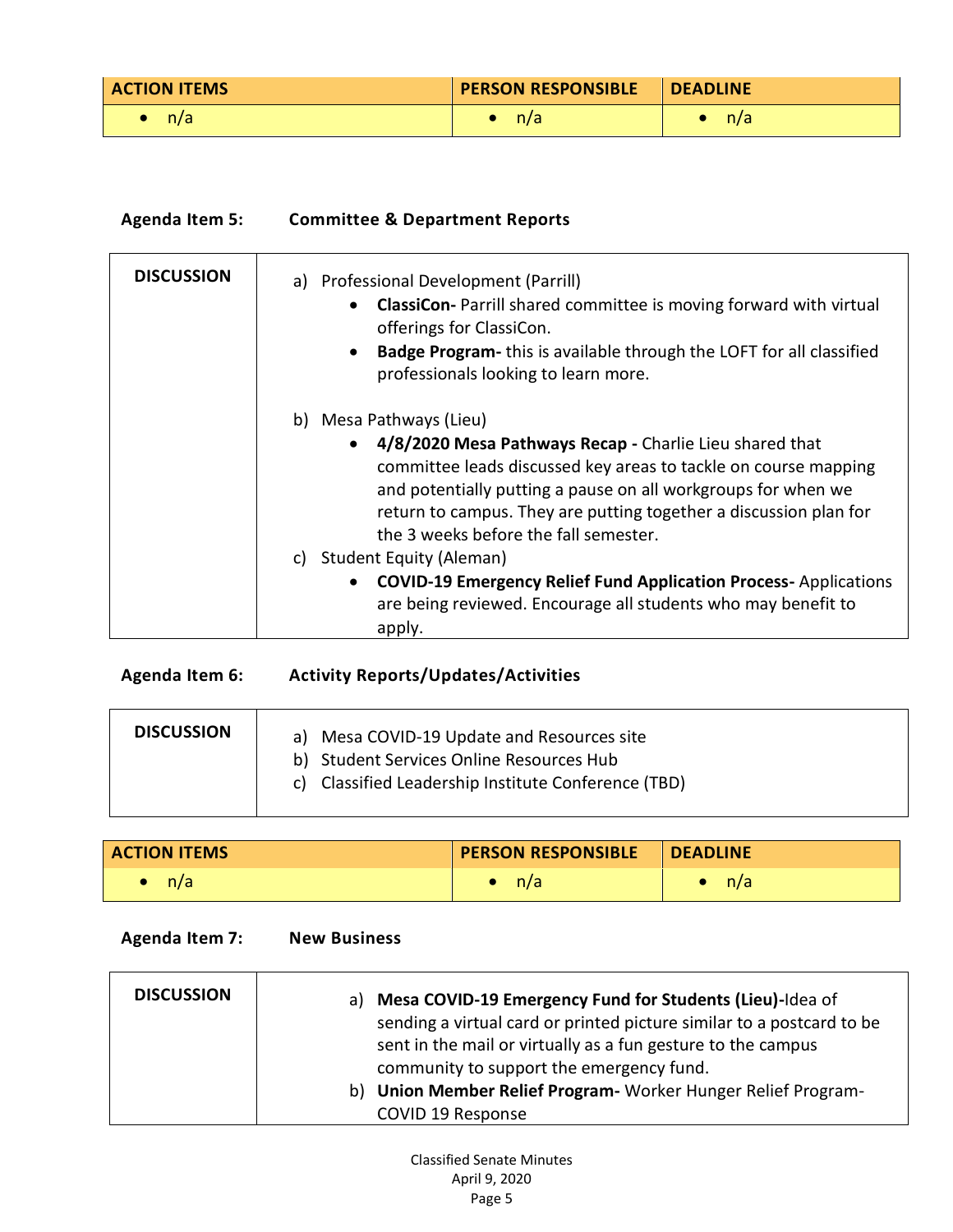| c) Classified Senate Fundraising for COVID-19 Emergency Fund (Lieu)- |
|----------------------------------------------------------------------|
| Idea of sending a virtual card or printed picture to the campus      |
| community to support the emergency fund. Ideas are on the table      |
| and more ideas to support the fund are welcomed.                     |
|                                                                      |

| <b>ACTION ITEMS</b> | <b>PERSON RESPONSIBLE</b> | <b>DEADLINE</b> |
|---------------------|---------------------------|-----------------|
| n/a                 | n/a                       | n/a             |

| Agenda Item 8:    | <b>Old Business:</b>                                                         |
|-------------------|------------------------------------------------------------------------------|
| <b>DISCUSSION</b> | a) Name Tag Project Update (Lieu)- (Tabled)                                  |
|                   | b) Classified Employee of the Year Award Process (Goodman/Bravo)<br>(Tabled) |

| <b>ACTION ITEMS</b> | <b>PERSON RESPONSIBLE</b> | <b>DEADLINE</b> |
|---------------------|---------------------------|-----------------|
| n/a                 | n/a                       | n/a             |

| <b>Agenda Item 9:</b> | Announcements/Events: |
|-----------------------|-----------------------|
|-----------------------|-----------------------|

| <b>DISCUSSION</b> | District Professional Development Opportunities<br>a)  |
|-------------------|--------------------------------------------------------|
|                   | Setting Up Your Home Work Station<br>$\bullet$         |
|                   | • Guide to Proper Stretching                           |
|                   | b) 10 Blunders to Avoid on Zoom                        |
|                   | c) 13 Zoom Video Chat Tips, Tricks and Hidden Features |
|                   |                                                        |

| <b>Agenda Item 10:</b> |  |  | Roundtable: |
|------------------------|--|--|-------------|
|------------------------|--|--|-------------|

| <b>DISCUSSION</b> | • Resources available and shared during the meeting are the following:<br>College Buys - Mobile Internet<br>a) |
|-------------------|----------------------------------------------------------------------------------------------------------------|
|                   | https://shop.collegebuys.org/coolpad-surf---mobile-internet-1999monthly-                                       |
|                   | $p9355 \n  aspx$                                                                                               |
|                   | Spectrum (Charter) Internet Free Access Information: To enroll call 1-<br>b)                                   |
|                   | 844-488-8395                                                                                                   |
|                   | https://corporate.charter.com/newsroom/charter-to-offer-free-access-to-                                        |
|                   | spectrum-broadband-and-wifi-for-60-days-for-new-K12-and-college-                                               |
|                   | student-households-and-more                                                                                    |
|                   | Mesa COVID-19 Resources link (see Internet Access section)<br>C)                                               |
|                   | https://www.sdmesa.edu/student-services/student-services/ss-home-                                              |